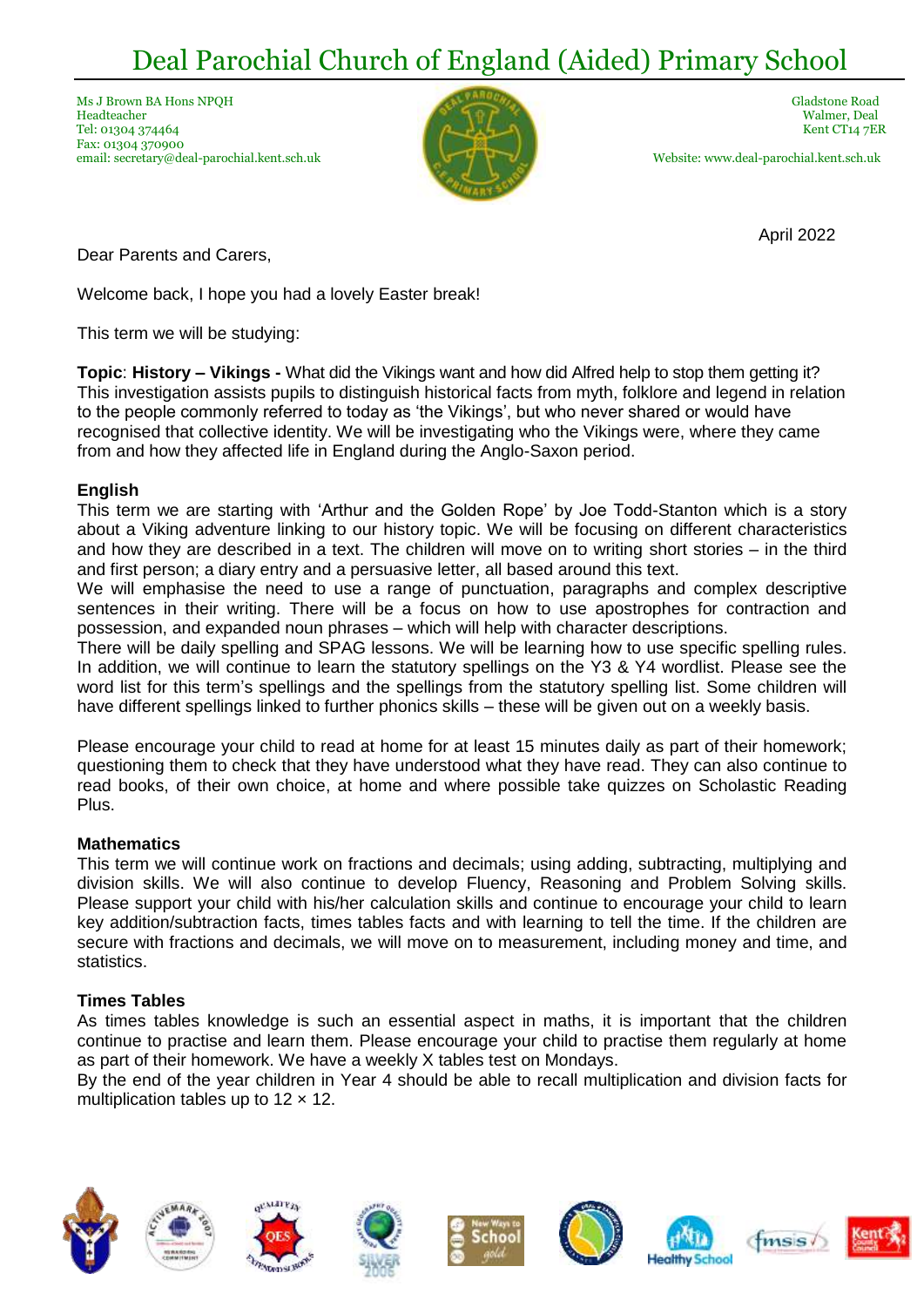As I mentioned in last term's letter, the children will carry out the DFE (Department for Education) Multiplication Tables Check (MTC) online test in June 2021. They will answer 25 questions on multiplication up to and including 12 x 12. The pupils will have **6 seconds** to answer each question so they need to recall them quickly. The check will take each pupil less than 5 minutes to complete.

At the end of the assessment window, a total score out of 25 will be reported to each school for all children who take part in the check.

Thank you for your continued support, effort and enthusiasm in helping your child to learn their times tables.

# **Science**

This term we are studying 'Scientists and Inventors'. This unit will teach the children about famous scientists and inventors linked to the Y4 science curriculum. They will learn about the dangers posed to living things in Madagascar, and Gerald Durrell's conservation efforts on the island. The children will learn about Alexander Graham Bell and his invention of the telephone, as well as modern improvements on his invention by inventors like James West. They will create and present an interactive poster about his life and work. Children will look at the early uses of solar energy in homes, invented and built by Maria Telkes and Eleanor Raymond, then build their own basic solar oven.

The many inventions of Garrett Morgan will be looked at, followed by children building and evaluating their own traffic lights using basic electrical circuits. They will find out about the discovery of oxygen and carry out an experiment to investigate the effects of oxygen on burning objects. Furthermore, they will learn about Lord Kelvin, the man who determined the temperature of absolute zero. The children will explore the work of Thomas Edison, carrying out an electricity hunt around school. Finally, children will find out about the invention of toothpaste, and will invent their own brand of toothpaste to compare against real brands. They will develop their scientific enquiry skills, making observations, predictions and conclusions.

# **RE- 'Hinduism' – What does it mean to be a Hindu in Britain today?**

This unit enables pupils to learn about the key aspects of Hindu belief and worship. What we call Hinduism is the diverse way of life, spiritual practices and beliefs of the Indian people. We are focusing on British Hinduism as well as the original Indian Humanism. Hinduism is more appropriately called 'Sanatana Dharma' eternal truth. We will find out about some key Hindu beliefs and how these are expressed in thoughts and actions. We will also think about being a Hindu in Britain today.

#### **PSHE: Relationships – There are six lessons based on these themes: Jealously, Love and loss, Memories, Getting on and Falling Out, Girlfriends and Boyfriends, Celebrating my Relationships with People and Animals.**

In this unit, children learn about the importance of self-esteem and ways this can be boosted. This is important in an online context as well as off-line, as mental health can be damaged by excessive comparison with others. This leads onto a series of lessons that allow the children to investigate and reflect upon a variety of positive and negative online/ social media contexts including gaming and social networking. They learn about age-limits and also age-appropriateness. Within these lessons, children are taught the SMARRT internet safety rules and they apply these in different situations. Risk, pressure and influences are revisited with a focus on the physical and emotional aspects of identifying when something online or in social media feels uncomfortable or unsafe. Children are taught about grooming and how people online can pretend to be whoever they want. Rights, responsibilities and respect are revisited with an angle on technology use. Screen time is also discussed and children find ways to reduce their own screen time. This Puzzle aims to help children to be more discerning when viewing anything online or on social media.

# **Computer Science**

This term, our topic is **'**Programming A – Repetition in shapes'.

This unit is the first of the two programming units in Year 4, and looks at repetition and loops within programming. Pupils will create programs by planning, modifying, and testing commands to create shapes and patterns. They will use Logo, a text-based programming language.